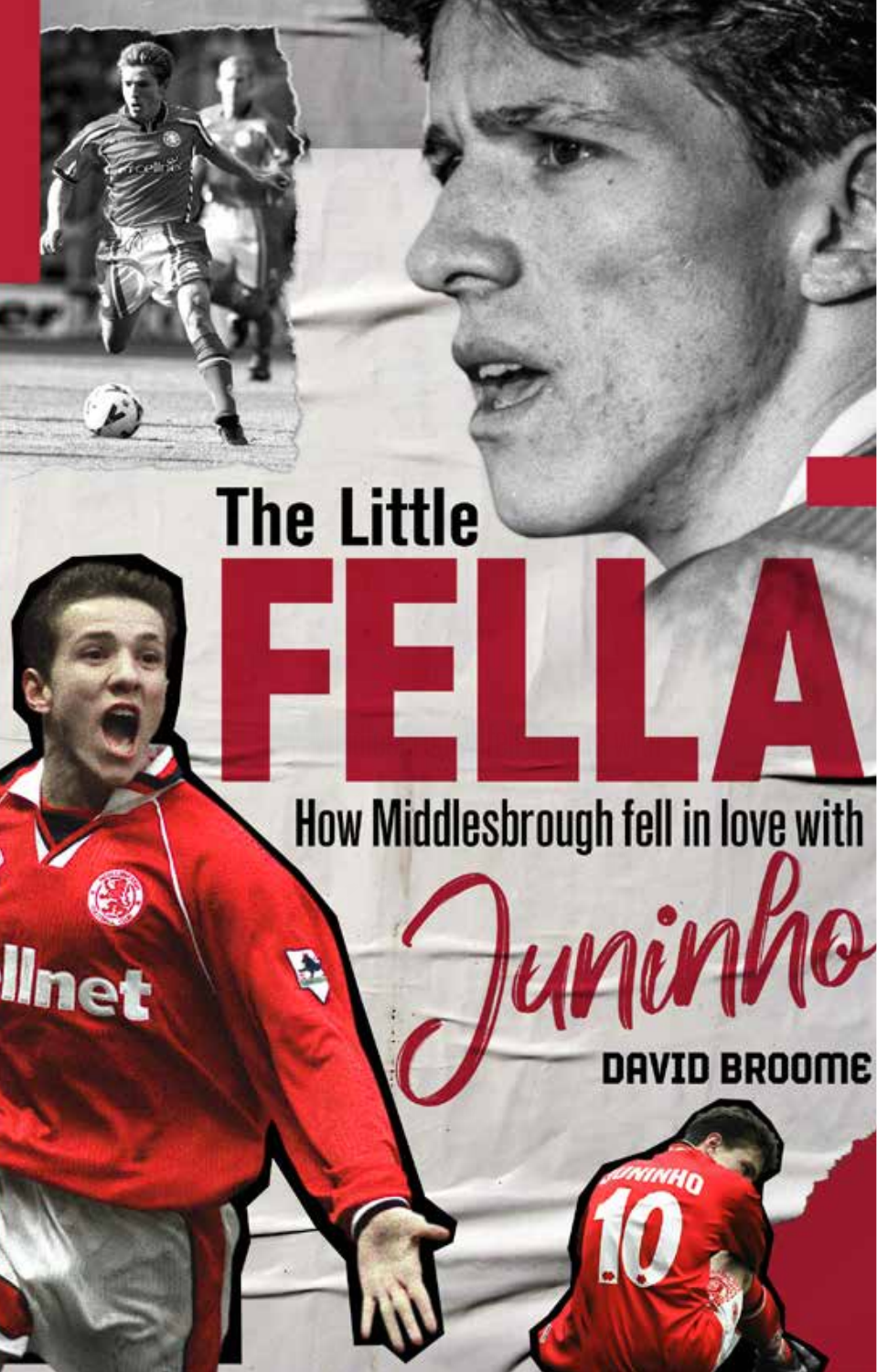### **Contents**

| Acknowledgements 6                                         |  |  |  |  |  |  |  |  |  |
|------------------------------------------------------------|--|--|--|--|--|--|--|--|--|
| The Red Army $\ldots \ldots \ldots \ldots \ldots \ldots 7$ |  |  |  |  |  |  |  |  |  |

#### **Act I: 1995–1996**

| 1. Welcome to Teesside (International Airport) 13      |  |
|--------------------------------------------------------|--|
| 2. 'Wow, how good is he?' $\dots \dots \dots \dots$ 25 |  |
| 3. The million-pound man 36                            |  |
| 4. Transcendental 43                                   |  |
| 5. The Pied Piper of São Paulo 49                      |  |

#### **Act II: 1996-1997**

| 6.  | Penna Bianca $\ldots \ldots \ldots \ldots \ldots 57$          |
|-----|---------------------------------------------------------------|
| 7.  | An amazing day 68                                             |
| 8.  |                                                               |
| 9.  | The Boys from Brazil 82                                       |
| 10. |                                                               |
| 11. | Party games and a meeting of minds. 101                       |
| 12. | Uncle Festa and the big Aussie. 106                           |
| 13  | Living his best life $\ldots \ldots \ldots \ldots \ldots 113$ |
|     | 13a A handy guide 120                                         |
| 14. | Spoiler alert 121                                             |
| 15. | Same city, different day 128                                  |
| 16. | 'Clatter the little sod'. 133                                 |
| 17. | Dancing pixies137                                             |
| 18. | Throw it all away $\ldots \ldots \ldots \ldots 145$           |
| 19. | One hour as a tiger. $\ldots \ldots \ldots \ldots 153$        |
| 20. | $43$ seconds 160                                              |
| 21. | Au revoir. 170                                                |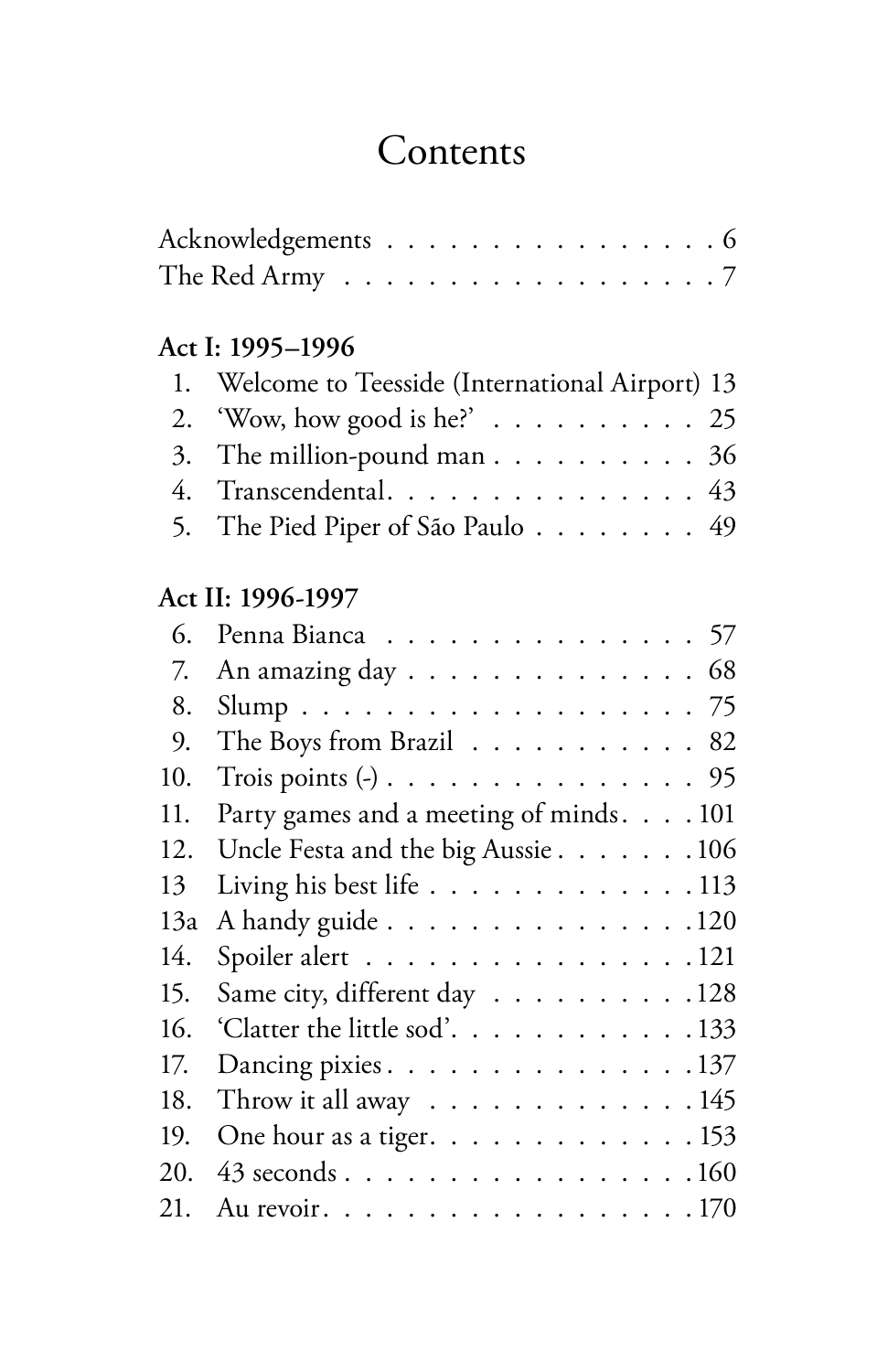#### **Act III: 1999–2000**

| 22. Mo Mowlam, no problems. 177                            |
|------------------------------------------------------------|
| 23. The pain in Spain 182                                  |
| 24. Hámilton rap 188                                       |
| 25. Industrial language $\ldots \ldots \ldots \ldots 193$  |
| 26. Ups and downs $\ldots \ldots \ldots \ldots \ldots 197$ |
| 27. Comings and goings 208                                 |

#### **Act IV**

| 28. A brave new world 217 |  |
|---------------------------|--|
| 29. Knee bother 221       |  |
| 30. Happy again226        |  |

#### **Act V: 2003–2004**

| 31. Continental triers $\ldots \ldots \ldots \ldots \ldots$ . 235 |  |
|-------------------------------------------------------------------|--|
| 32. Proving his worth 239                                         |  |
| 33. Martin Keown's arse246                                        |  |
| 34. An offal they couldn't refuse 253                             |  |
| 35. The World (Cup) is not enough 260                             |  |
| 36. Choccy-Woccy-Hoo-Hars all around 265                          |  |
| Epilogue: Tears of joy 274                                        |  |
| Encore: Audience participation 278                                |  |
| In numbers: Juninho's time at Middlesbrough. .285                 |  |
|                                                                   |  |
|                                                                   |  |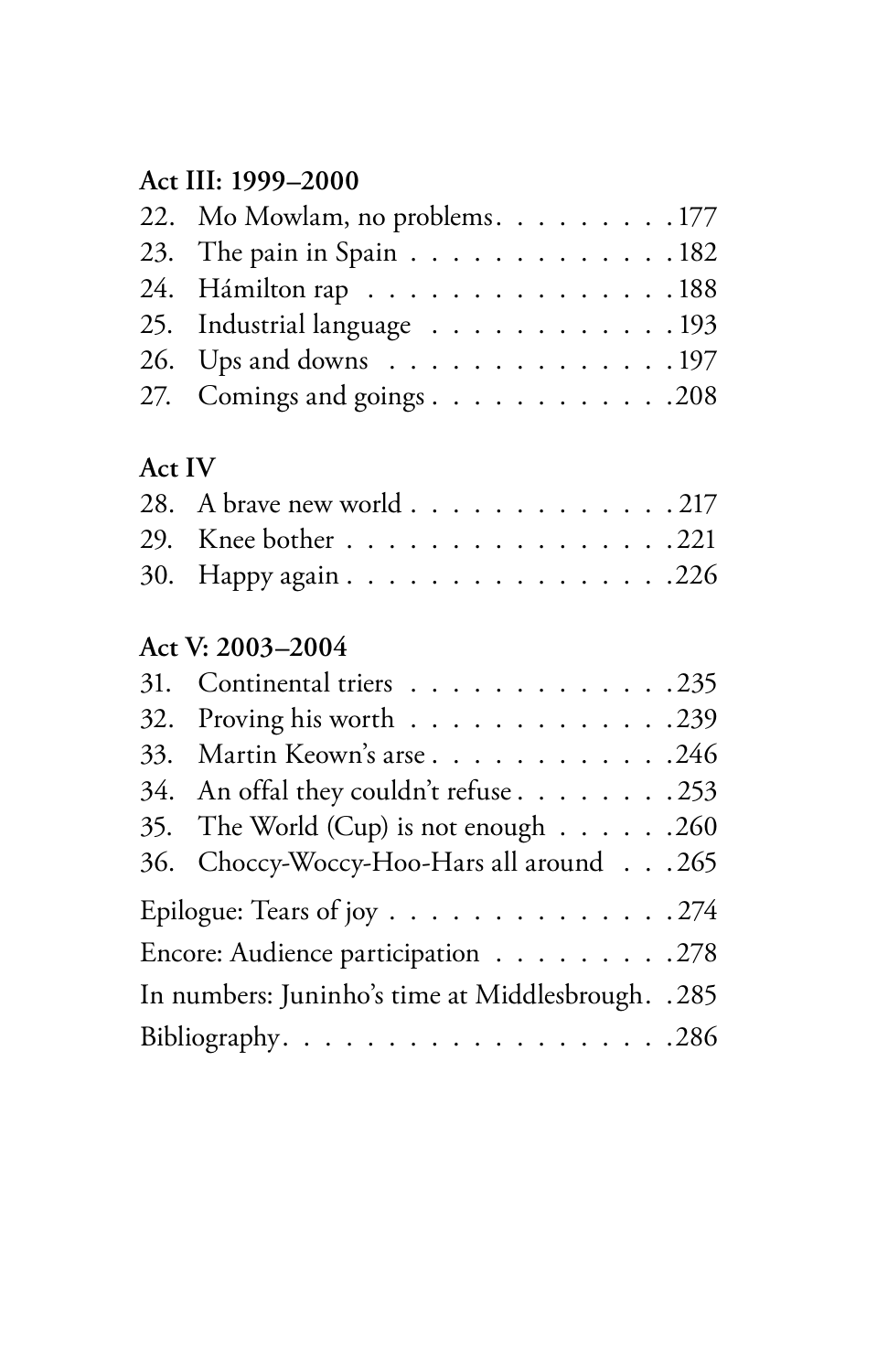# Act I: 1995–1996

'He got the whole of football talking about Middlesbrough.'

*Bryan Robson, Middlesbrough manager, 1994***–***2001*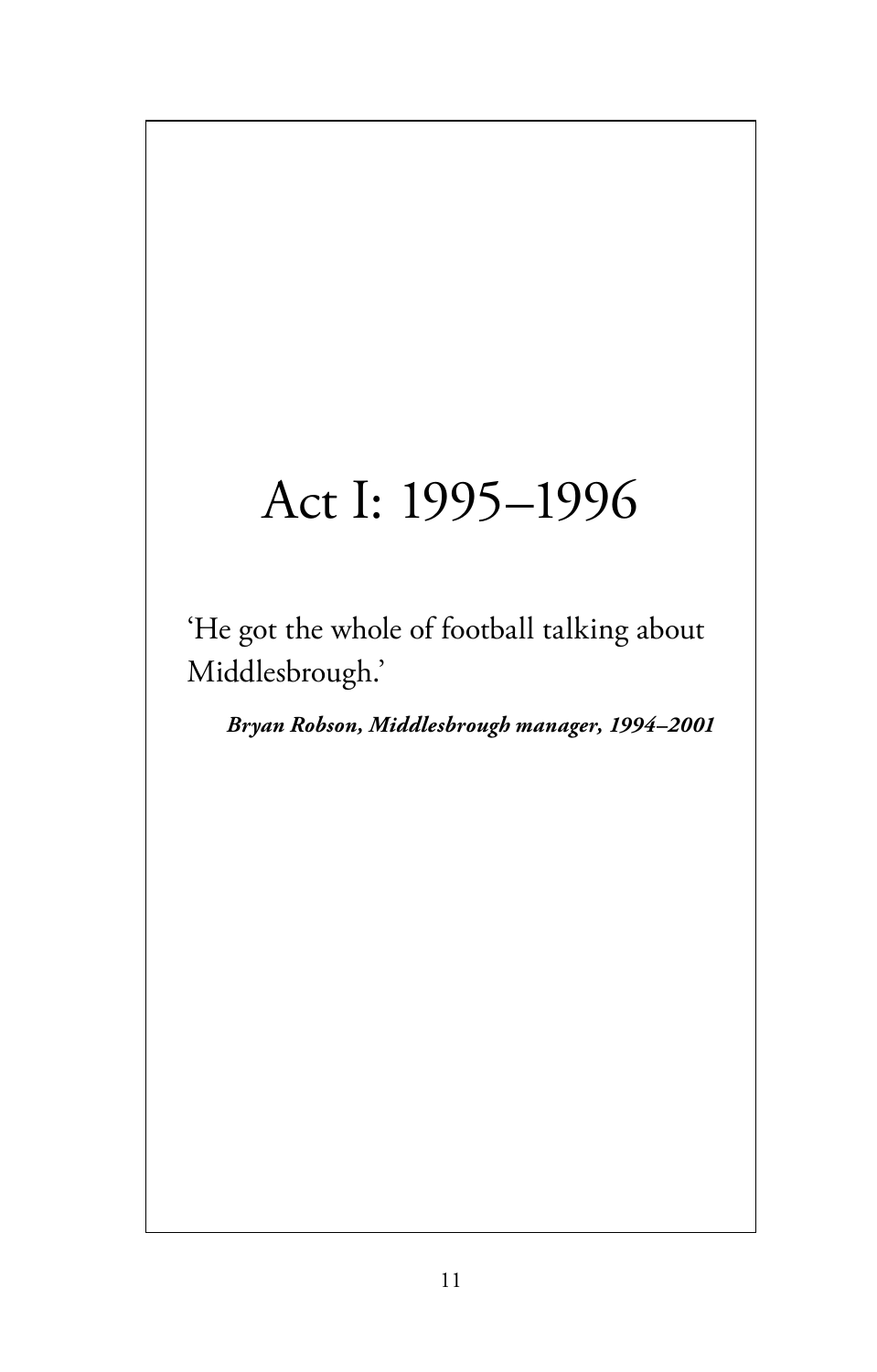#### Chapter One

## Welcome to Teesside (International Airport)

THERE MAY have been no record scratch to delineate the prologue from this opening chapter, but we will still hit the rewind button, from February 2004 to October 1995.

A lot happened in those intervening nine years, a period that ranks if not top, then pretty bloody close, of any in Middlesbrough's history. We reached four cup finals, qualified for Europe for the first time, won our first proper piece of silverware, signed some of the best players in the world, and got relegated with them.

One of those players is about to descend the aeroplane stairs (I just Googled that, sure they must have a better name, but no, aeroplane stairs it is).

As Juninho is greeted by thousands of fans at Teesside Airport, and later at the BT Cellnet Riverside Stadium, he looks overawed, wearing a suit slightly too large for his petite frame. He's like a work experience kid on his first day of placement – if that placement had hired a samba band to welcome him and thousands of employees were holding pictures of his face and asking for his autograph.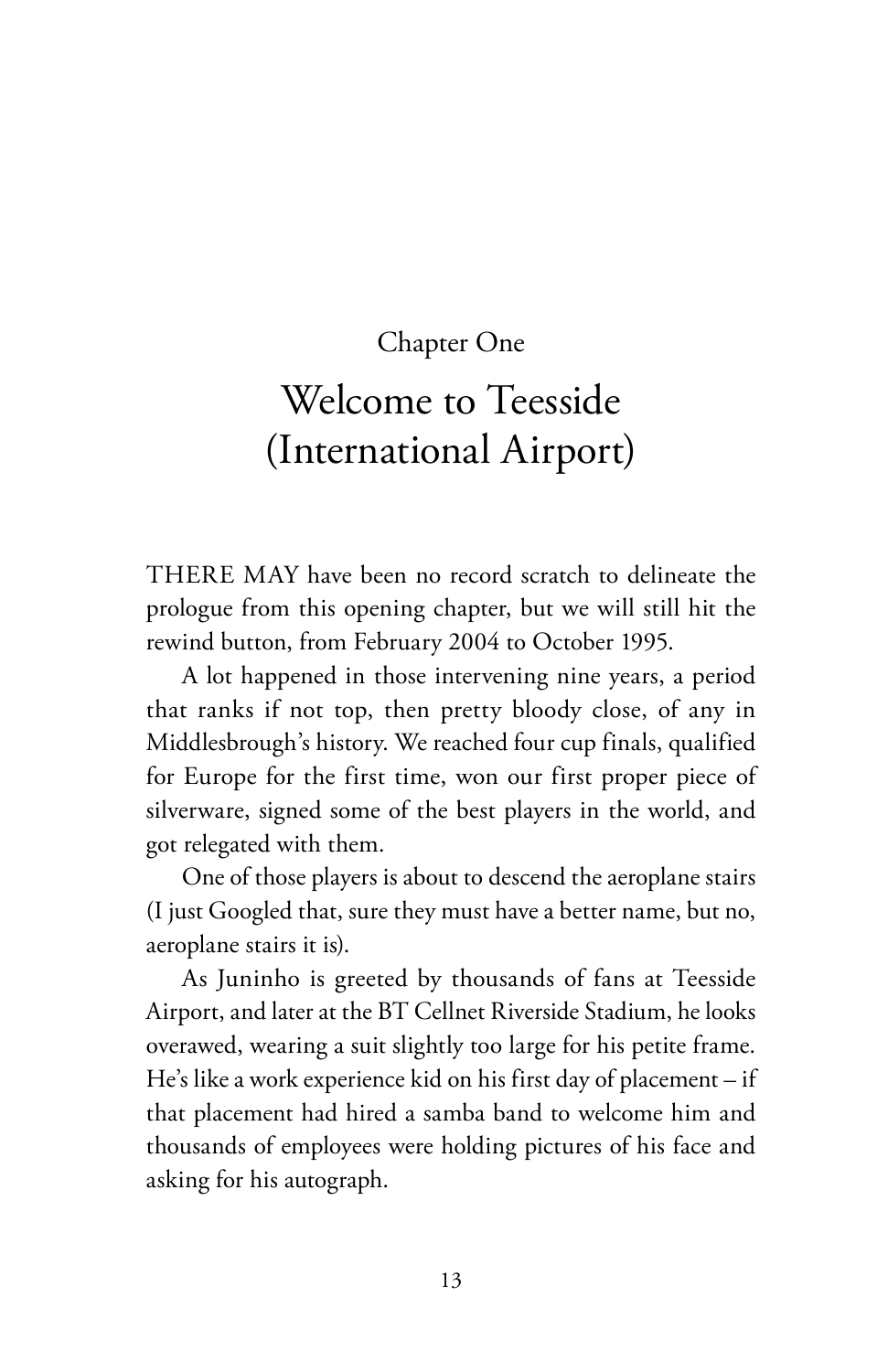He looks a little scared, and Juninho says he was always much braver on the pitch than off it. Towards the start of the 1996/97 season, which – spoiler alert – would not end well for Boro, the Teessiders faced the Tynesiders in the first meeting between the two in seven years. Juninho, who was (and if you learn nothing else from this book, learn this) quite short, squared up to Newcastle's 8ft 3in (approximate) Belgian centrehalf Philippe Albert.

'I was tough on the pitch because they couldn't beat me up in front of the referee,' Juninho told *FourFourTwo* years later. 'I wasn't scared of anyone – I thought he had been disrespectful and I came to ask him why he did that, and told him not to do it again.

'It happened all the time in matches, but if it had been out on the street I think I'd run like I was running away from death.'

But we are getting ahead of ourselves. Juninho hasn't even left the aeroplane yet. As he descends the stairs with Boro chief executive Keith Lamb, an official hands him a white baseball cap and a bag filled with other goodies. With sombre gravitas, she intones four historic words to introduce this samba sorcerer to the north-east of England.

'Welcome to Teesside Airport.'

The woman from the welcome party keeps trying to get Juninho to put the cap on, telling him with dubious logic that it will keep him warm. I'm not sure what the writing on the cap says, but Juninho doesn't seem keen. It's probably just a Middlesbrough FC cap, although you'd think it would be red then, so perhaps it is part of the ever-popular line of Teesside International Airport merchandise. If so, it's understandable that Juno doesn't want to put it on, he'll need to keep it in mint condition so he can sell it for thousands of pounds on eBay in years to come.

Rewatching news footage from Juninho's arrival in England, two things strike me. One is that the presenter pronounces his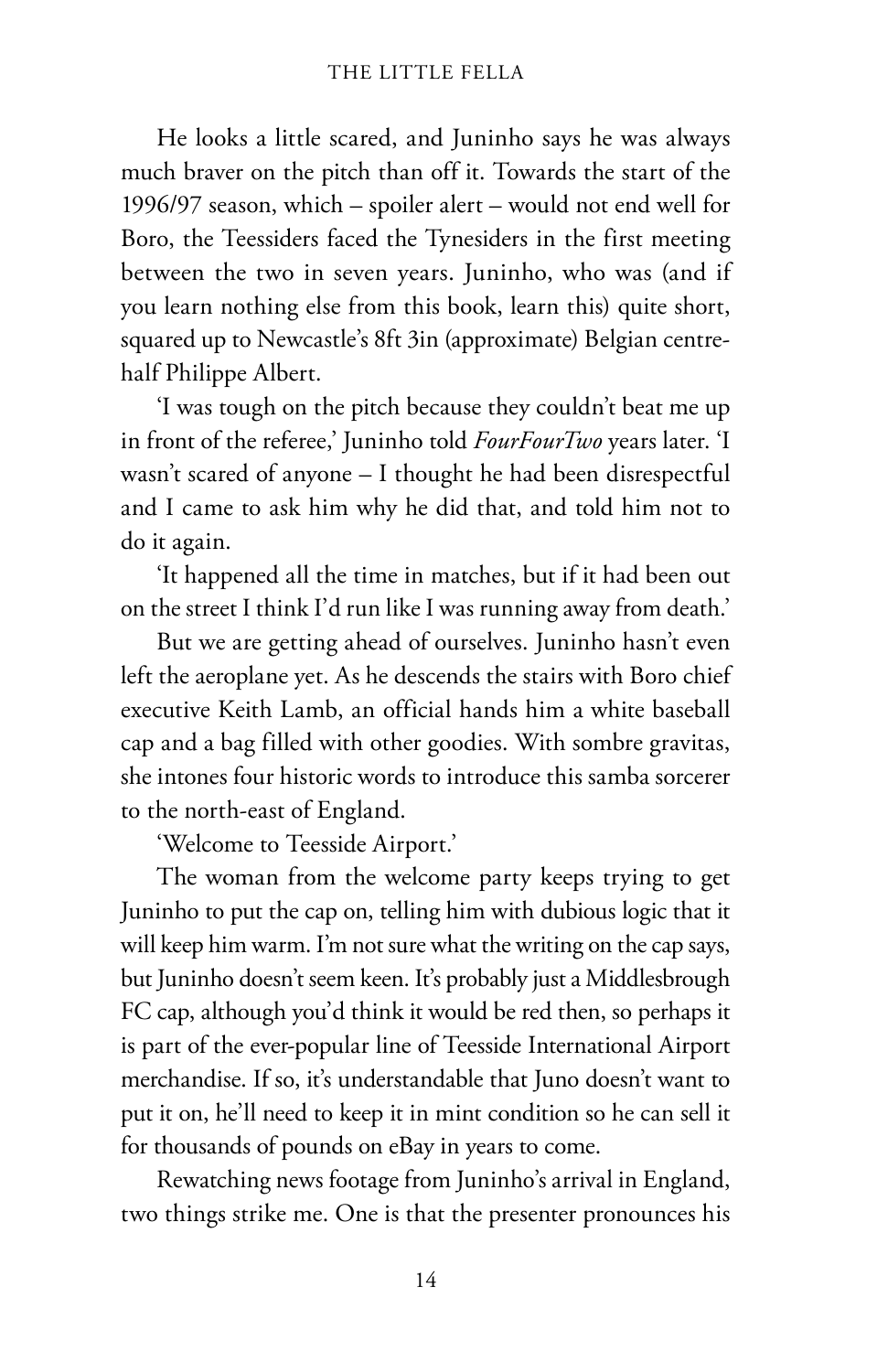name variously as Juzinho or Jorginho, but the other is that Middlesbrough were fourth in the Premier League at that point. Granted, it was only October, but we had lost just one of our first ten games, winning six, with Craig Hignett in lethal form, scoring a goal every other game.

So perhaps it wasn't quite so outlandish that we were signing a player dubbed 'the best in the world' or 'the new Pelé' by some fans of hyperbole at the time.

A note on that. As will become clear from these pages, Juninho is my personal favourite player of all time, Middlesbrough or otherwise. And he is, in my opinion, the most gifted, most exciting and most watchable player we have ever had. Even more so than David Wheater, believe it or not.

But best in the world? The highest praise you could perhaps give him at that point was that he was one of the greatest prospects in world football, but his career at that point was restricted to club football in São Paulo and a handful of appearances for Brazil.

I think it would be deemed more of a coup now, because football coverage is ubiquitous, so there are very few unheard-of gems that sneak through to unfancied clubs. It would perhaps be the equivalent of Middlesbrough having signed Neymar – to give another Sao Paulian example – from Santos in 2013. Someone who was exciting, but not yet the world-beater he would become.

And he was not a complete unknown quantity to English football fans. Juninho had already lit up the shores of Albion when playing in the never-to-be-repeated Umbro Cup. He scored against Terry Venables' Three Lions in the decisive final game at Wembley, standing out in a Brazil team that also contained Roberto Carlos, Cafu, Dunga and the original Ronaldo.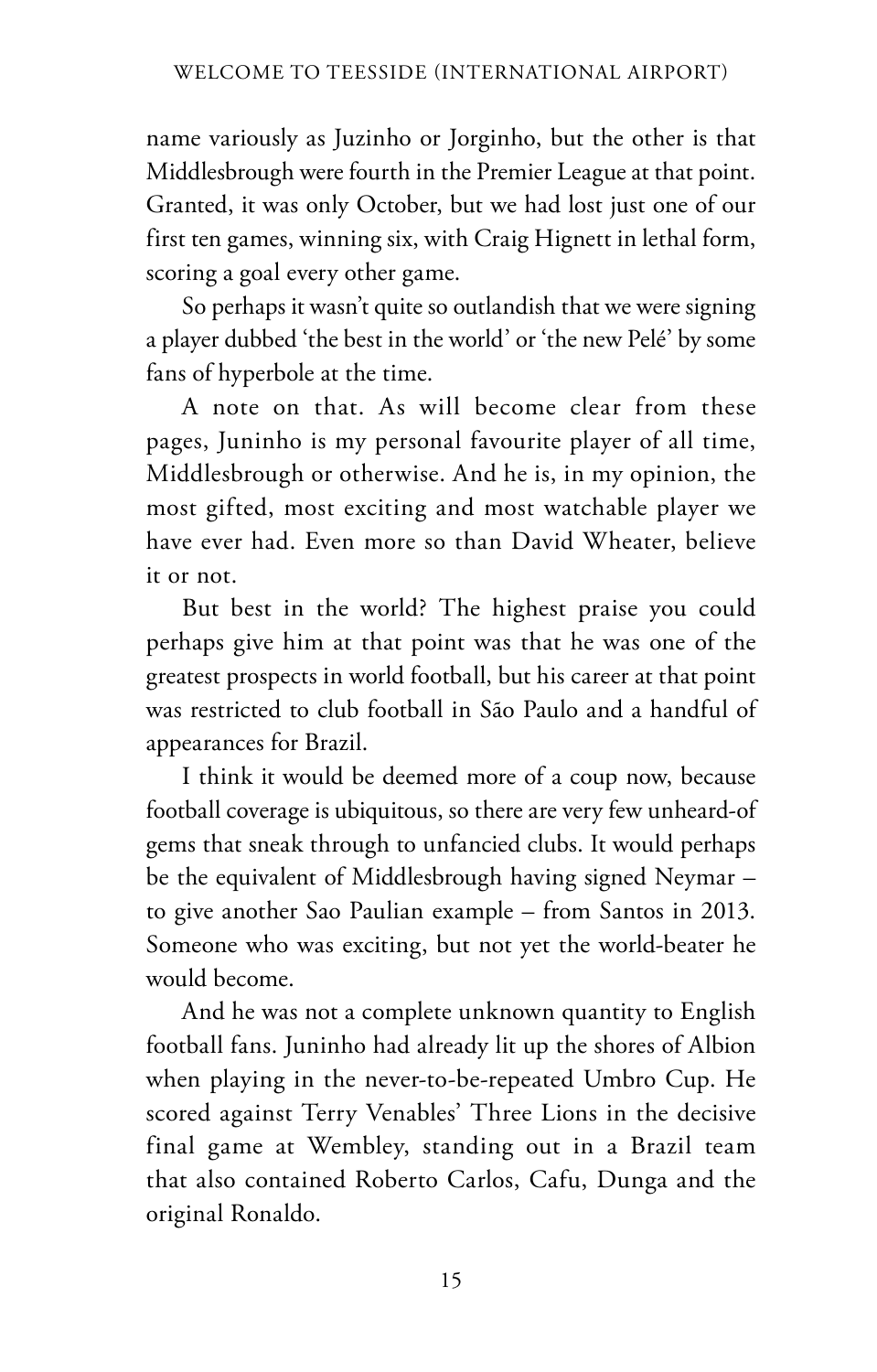It was this tournament that had furthered Boro's interest in the young boy from Brazil, manager Bryan Robson being assistant to England boss Venables at the time.

Sitting in the dugout watching Juninho tear his team a new one, Robson was already making notes that must have read something like 'if you can't beat 'em, get 'em to join you'.

Graeme Le Saux opened the scoring – and his own England account – with a goal that wouldn't have looked out of place had he been wearing the yellow of Brazil, but Juninho matched his audacity with a free kick reminiscent of his compatriot, namesake and future team-mate Juninho Pernambucano. It was another Brazilian maestro, Didi, who invented the *folha seca* (dry leaf) style of free kick, which is hit with plenty of top-spin so it flutters down (like a leaf) from side to side as it drops into the goal.

He then plays in Ronaldo, the original one, *Il Fenomeno*, Brazil's new number nine, to score his first competitive goal for the Seleção. Afterwards, Robson said, 'He could do a bit of everything. He had great pace with the ball, he had skill and vision. He was tiny, but that didn't worry me because you could see he was brave and he was never intimidated.'

When the deal happened, it was no quick swoop, but the culmination of months of work by Lamb and manager Robson.

'Bryan Robson is arguably the single most important signing Middlesbrough have ever made.' That, at least, is the opinion of *Teesside Gazette* writer Philip Tallentire in a long-read piece from May 2019 looking back at the former England captain's seven years at the Teesside tiller. And it is hard to find fault with that assertion.

Hindsight would suggest it was a stroke of genius for Gibson to bring Robbo to the club, but in truth it was also a gamble that paid off handsomely.

Robson had no coaching qualifications when he left Manchester United after 13 trophy-laden years, but as Gibson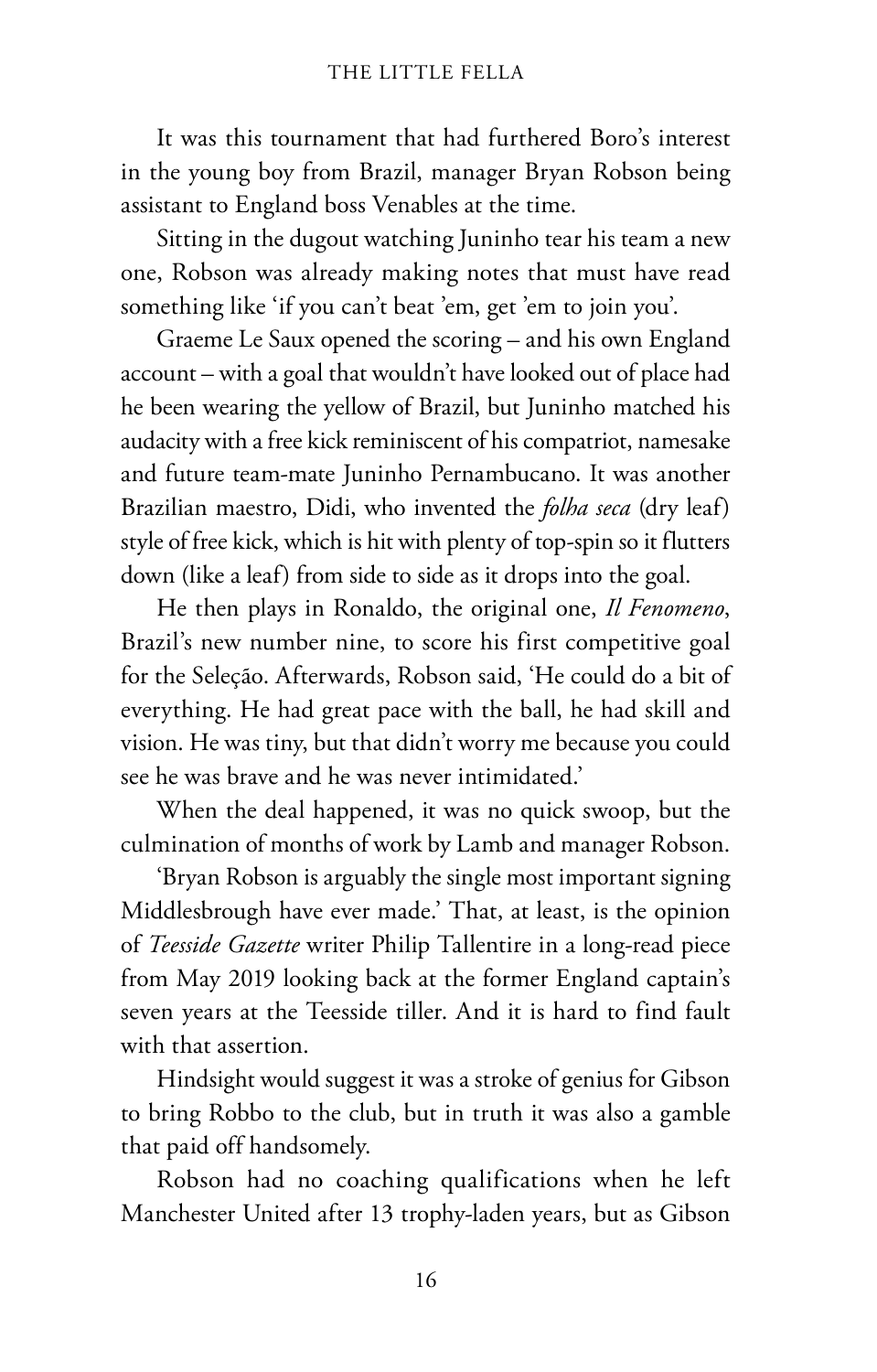probably didn't say, 'Badges? We don't need no stinking badges.' The chairman clearly hoped Robbo's stardust would sprinkle over Middlesbrough as it had over Manchester, and that his contacts and reputation would make up for the lack of framed certificates adorning his Ayresome Park office.

In Robbo's autobiography, cleverly titled *Robbo: My Autobiography*, he admits he tried to smuggle Andrei Kanchelskis out of the back door of Old Trafford with him in 1994, but the Russian rocket opted to flit west down the M62 to Everton instead. Had Kanchelskis come, perhaps Robson and Lamb would not have cast their eyes to South America in search of talent to light up our midfield.

Before that though, there was a season in the Championship (née First Division) to navigate, though we were lucky that Robson didn't just turn tail the moment he clapped eyes on his new club's facilities.

These days, Middlesbrough's training ground and youth academy are the envy of many similarly-reputed clubs, and although their stadium is one of those identikit arenas built in the late 1990s (see also Pride Park, the Stadium of Light and the Britannia Stadium), it is a palace of modernity compared to Ayresome Park.

'It was a bit of a culture shock when I arrived,' admitted Robson. 'We had no training ground so we had to change at Ayresome and drive to the local prison, where we were allowed to use the pitches.'

Robbie Mustoe is someone who has certainly been there and seen that when it comes to Robson-era Boro, having been there to see him arrive and still being with the club after he left.

Though born and raised in Oxfordshire, and beginning his career with the U's, Mustoe was shaped by his incredible 12 years on Teesside into, as Juninho himself called him, 'the most underrated player' he ever played with. A central midfielder with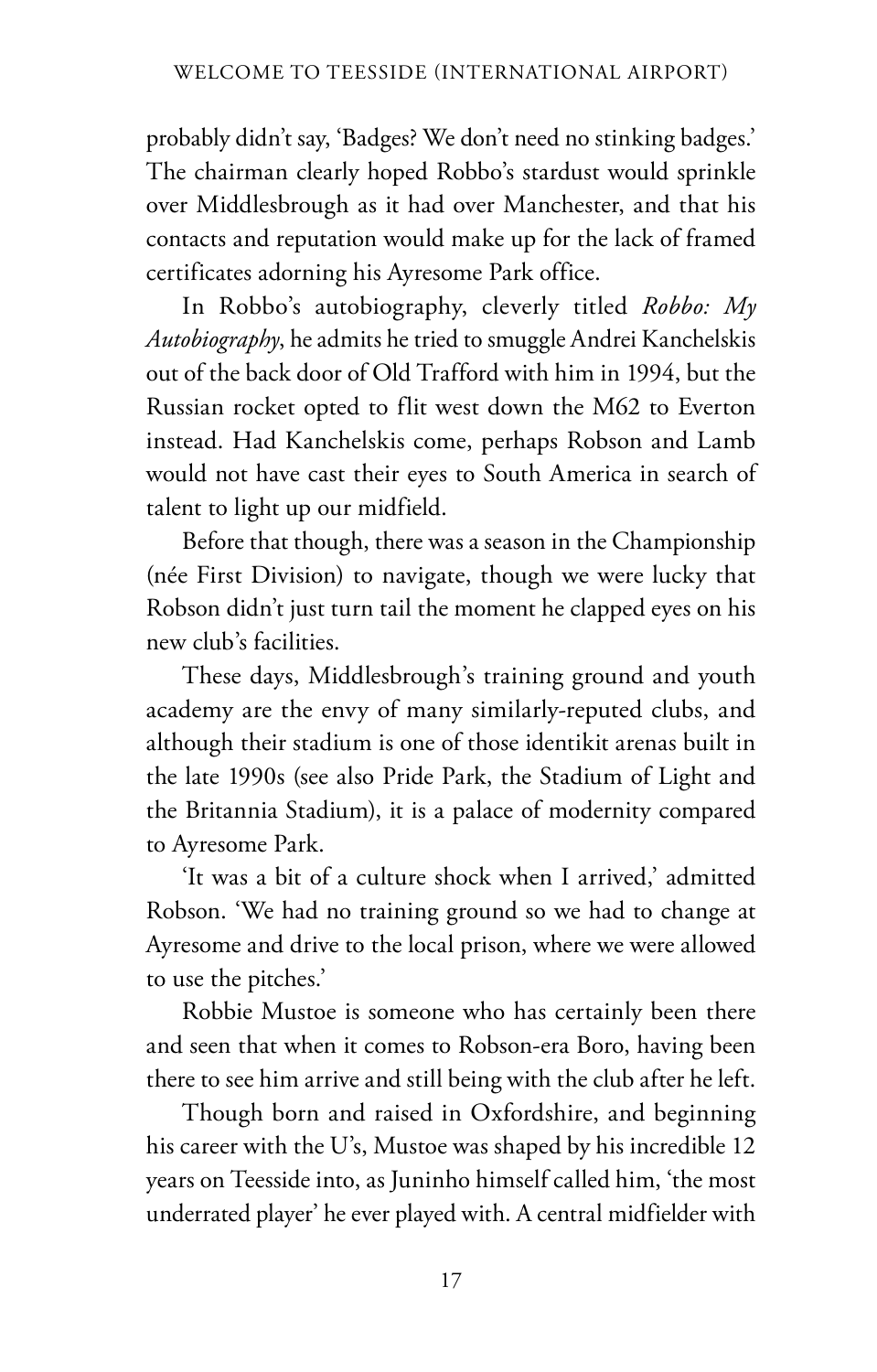a strong work ethic, he had idolised Robson as a youngster, and after playing under Colin Todd and Lennie Lawrence, Mustoe couldn't believe that his childhood hero was going to be his new manager.

'We never really believed it until he walked through the door in a meeting room at Ayresome Park,' Mustoe said, the wonder still evident all the way down the video call from his new home in America, where he has been a pundit for ESPN and now NBC since his playing career ended.

'I grew up idolising Robson, so it was amazing. I loved to study central midfielders, so to have him as manager was amazing.

'I didn't think Lennie Lawrence was a big fan of me, but when Robson came in, he brought me into his office and told me I was going to be a big part of the team. From then he's got me, and I would run through a brick wall for him.

'It coincided with Steve Gibson taking more control of the club. We weren't aware, as players, of all of the plans, but then it starts to come through with the new stadium and it was all very exciting.'

Craig Hignett was another player who had been at the club for a few years when Robson arrived and was excited with the former England and Manchester United captain's arrival.

He said, 'Announcing Bryan as manager was a real coup for the club and showed the ambition of the chairman, Steve Gibson.

'It was definitely a turning point for the club because up until that point we were playing in front of 6,000 fans and struggling in the Championship.

'Bryan had such a reputation in world football that his name alone was able to attract some world-class players.'

In his first season at the Boro helm, Robson was playermanager, and not just one of those who threw on a pair of shorts to play 20 minutes of a cup game to make up the numbers. In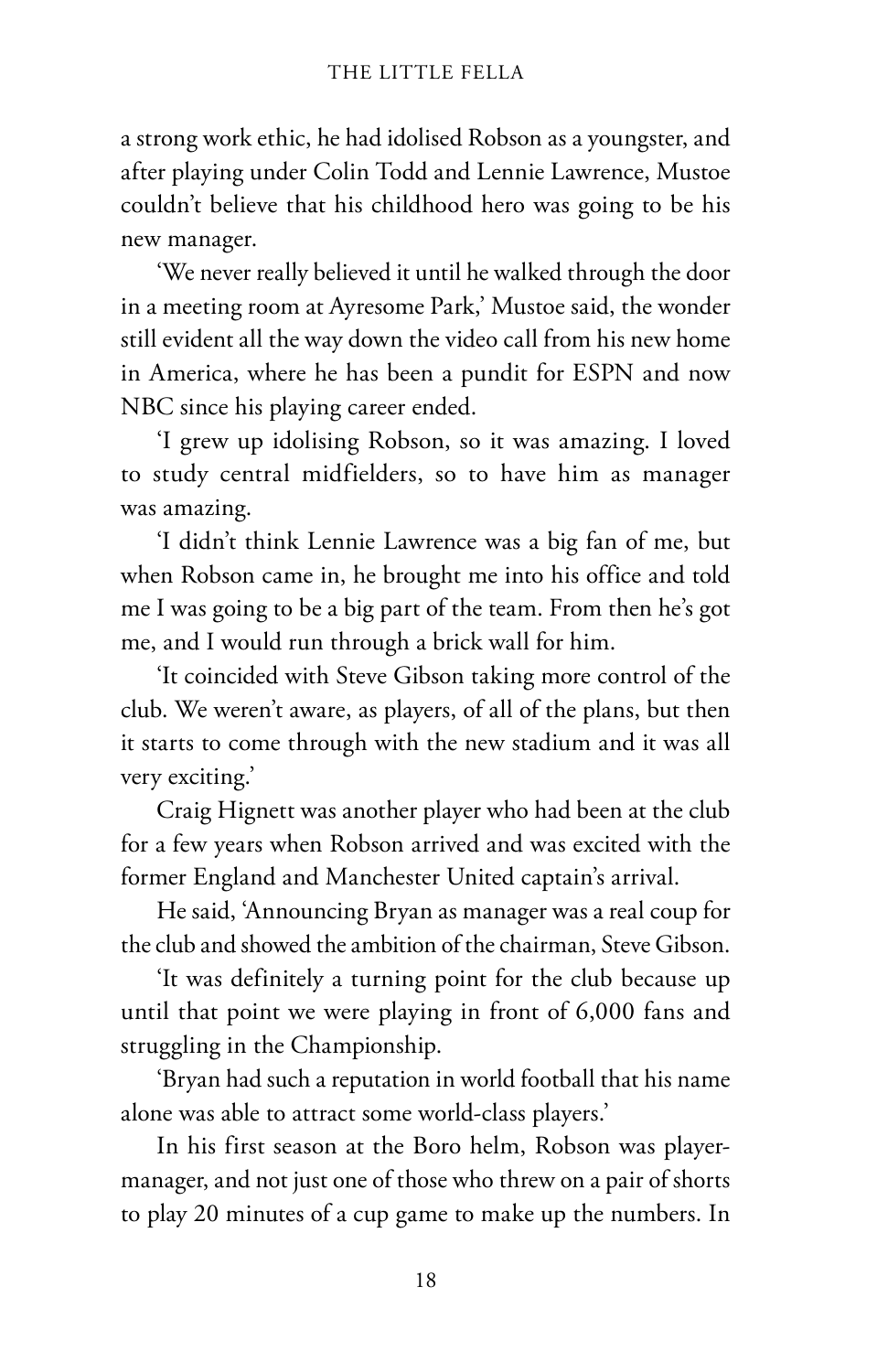the season we got promoted, Robson played 25 times, often keeping a young Mustoe out of the team.

'I didn't mind, because I knew I was part of his plans for the future,' said Mustoe. 'The way he trained, you had a classy player with the heart of a lion.

'He was the ultimate professional and I learned so much from watching him and playing with him. When you played with him, he was a different animal.'

After being asked to stick two quid in for the tea and biscuits by John Hendrie on his first day (true story), Robson had a word with Lamb. 'The club should provide them,' he beseeched. 'I also told him we needed a water dispenser and I wanted the dressing room painted white.'

Thank God for that. Because if there's one thing we all know about Juninho, it's that he's a diva when it comes to dressing room decor. Mariah won't sing without 20 kittens; Ozzy won't play without 1,000 brown M&Ms; and Juninho won't kick a ball unless the changing room walls are daubed with an emulsion so white it hurts your eyes.

That water dispenser though, did perhaps not turn out to be the technological revolution that Robson had hoped it would be. Mainly because skipper Nigel Pearson started keeping a pet fish in it.

As defender Neil Cox reminisced, 'Nigel had put a goldfish in the water filter in our dressing room at Ayresome Park. He fed it, but every time you pressed to get water out, the goldfish swam up.'

Up until Juninho's arrival though, Robbo's improvements were generally small but important ones. The £1.3m acquisition of Jan Åge Fjørtoft from Swindon was the biggest outlay, but Gibson had spent bigger in a much more important area – the £16m building of the Riverside Stadium.

Without this venue to play in, without a two-time Premier League winner to manage him, and without the top-flight football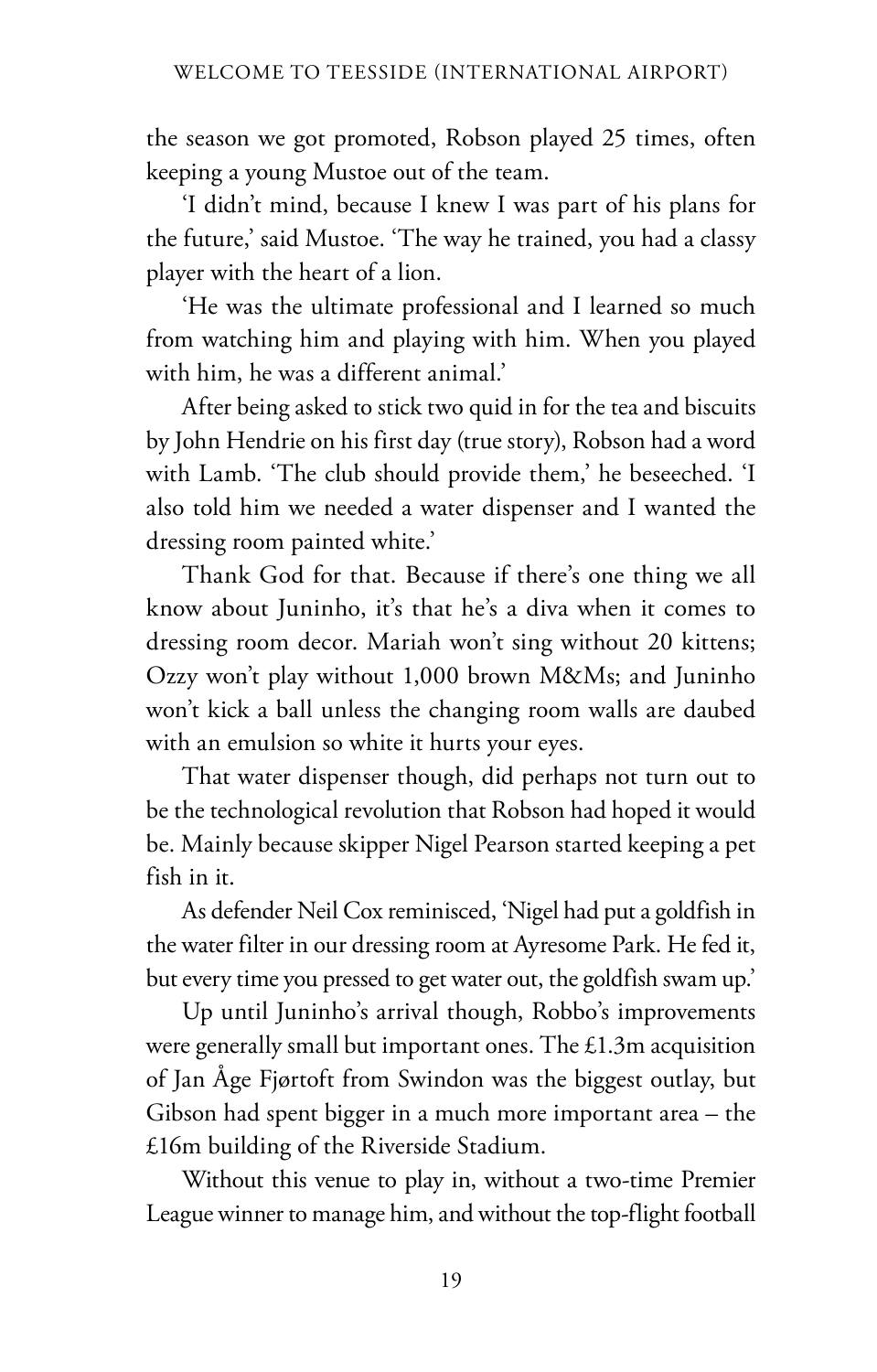that Robson brought, it is unlikely Juninho would ever have had his head turned to face the chilly north-east winds of Middlesbrough.

'He got the whole of football talking about Middlesbrough,' said Robson, who was told during that game between Brazil and England at Wembley that Juninho could be available.

Lamb quaintly faxed São Paulo to see if they were interested, but received a 'stroppy' reply (at least as stroppy as a fax machine can be) – 'nunca'.

But Boro persisted, enlisting 'the agent, an Italian guy' to help and, after many more faxes winged their way back and forth across the Atlantic Ocean, São Paulo said they might be interested. Quick as a flash, Robson and Lamb grabbed their passports from their sock drawers and jetted to Brazil.

Five days of laborious negotiations were surely made easier by numerous caipirinhas and the joy of not having to spend their whole summer in Middlesbrough, and finally a deal was done for \$7m (£4.75m in those heady days when the pound had some strength left in it).

Years later, Gibson revealed how the whole deal for Juninho had almost collapsed in the most bizarre circumstances.

A local businessman issued a winding-up petition against Middlesbrough FC in a dispute over sponsorship rights, which led to a court date and the club's bank accounts being frozen, just as negotiations with Juninho hit a critical point.

Speaking in an interview for *England, Their England,* a book chronicling the history of every overseas-born footballer to have blessed the English game, Gibson said, 'Immediately that happens you have to appear in court.

'But that court thing can take 14 days and in that 14 days the banks have no option other than to freeze your accounts. It nearly stopped us signing Juninho.'

Luckily, a blowtorch was taken to the frozen assets just in time to complete the deal. And the Brazil trip could have been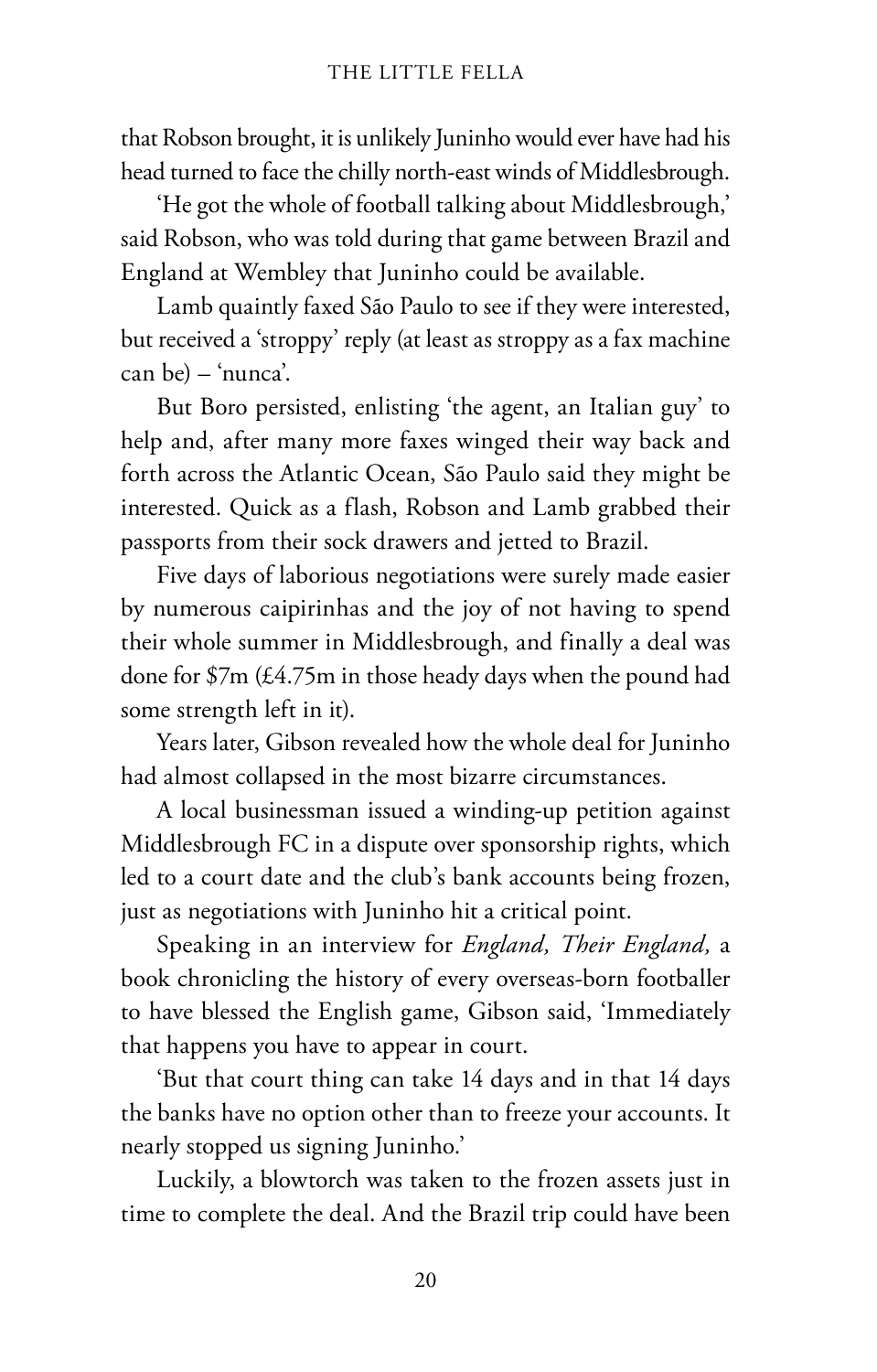even more productive for Boro, as Robbo also made enquiries about a left-back playing for São Paulo's city rivals Palmeiras – one Roberto Carlos. Alas, the dithering about with faxes meant that sneaky Italian giants Internazionale de Milano had swiped him away just days before.

Now, I'm not saying that Roberto Carlos would have been a better option at left-back than Curtis Fleming, but – oh no, wait a minute, I am saying that.

Back to Teesside. After the excitement of the airport, Juninho is whisked to the Riverside, where he is greeted by the aforementioned samba band, banging what look like wheelie bins and blowing whistles; several youngsters with bleachedblond hair (this was the 1990s); and – most thrillingly of all – Roary the Lion.

'Let's say it was an unusual way of welcoming a new player,' Juninho said. 'We're used now to seeing fans gathering for a player's unveiling, but it wasn't so common back in the 90s.

'I certainly didn't expect such a warm welcome. In fact, I remember there was a Brazilian family waiting at the airport. We became friends and we're still in touch 20 years later.'

That Brazilian family would go on to play a bigger part in Juninho's acclimatisation to Teesside. Sitting next to Juno at the press conference is Gianni Paladini, who acted as an interpreter for many of Middlesbrough's foreign stars, including Fabrizio Ravanelli, Benito Carbone and Juninho's compatriot, Emerson.

Already a successful property owner and nightclub-monger, he would later inveigle himself further into the football world, first in a failed attempted to take over Port Vale, and then in a more successful acquisition at Queens Park Rangers, where he was chairman for seven years.

However, while Paladini, a former Napoli youth player who had been living in England for nearly 30 years at this point, was probably perfectly qualified to translate for his Italian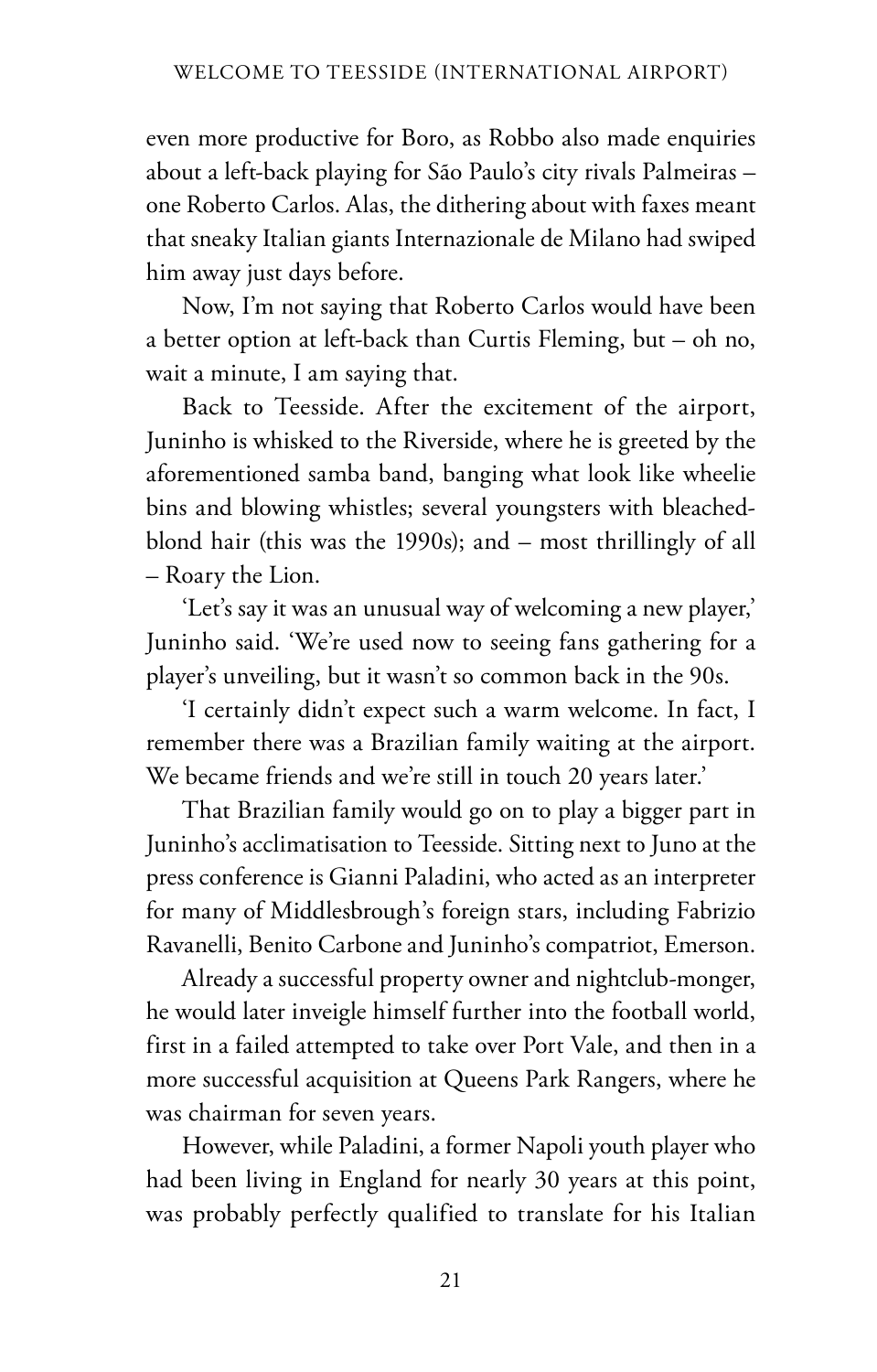'amici', his Portuguese was not quite as fluent, at least according to Juninho.

'That Brazilian family I met at the airport really had to help me out on this, because I quickly realised that the interpreter the club had employed didn't understand a word I was saying and he was translating everything from his own mind,' he said.

'The family asked me who he was and told me that he was not translating anything the right way. He did things like ask for "faisao" [pheasant] instead of "feijão" [beans].'

Poor Juninho, the number of times he must have sat in the canteen at Rockcliffe Park forlornly eating baked pheasant on toast, too polite to correct the mistranslation.

There is an example of this lost-in-translation effect at the press conference. One of the assembled press corps asks with unparalleled wit and insight, if Juninho is surprised at how cold it is in Middlesbrough. A simple – indeed, very simple – question, but Paladini makes such a hash of the translation that Juninho looks at first confused, and then slightly offended, so it is left to one of the Brazilian journalists in the audience to untangle the question.

Juninho and Robson laugh off the question, the latter pointing out that 'it's Middlesbrough, not the North Pole', although remembering his arrival two decades later, Juno told a different story.

'I arrived in October and it was so freezing cold that I couldn't feel my feet,' he said. 'I had to put pieces of newspaper inside my boots to help warm them up. I also had to wear one of those ninja caps that leave just the eyes showing.'

I don't know exactly what a ninja cap is, but I want one.

Andy Campbell, then a doe-eyed 16-year-old making his first steps at his hometown club, remembers that even with a ninja cap, newspaper in his boots, cold-weather gear, a woolly blanket, thermal underwear and a hot cup of steaming cocoa,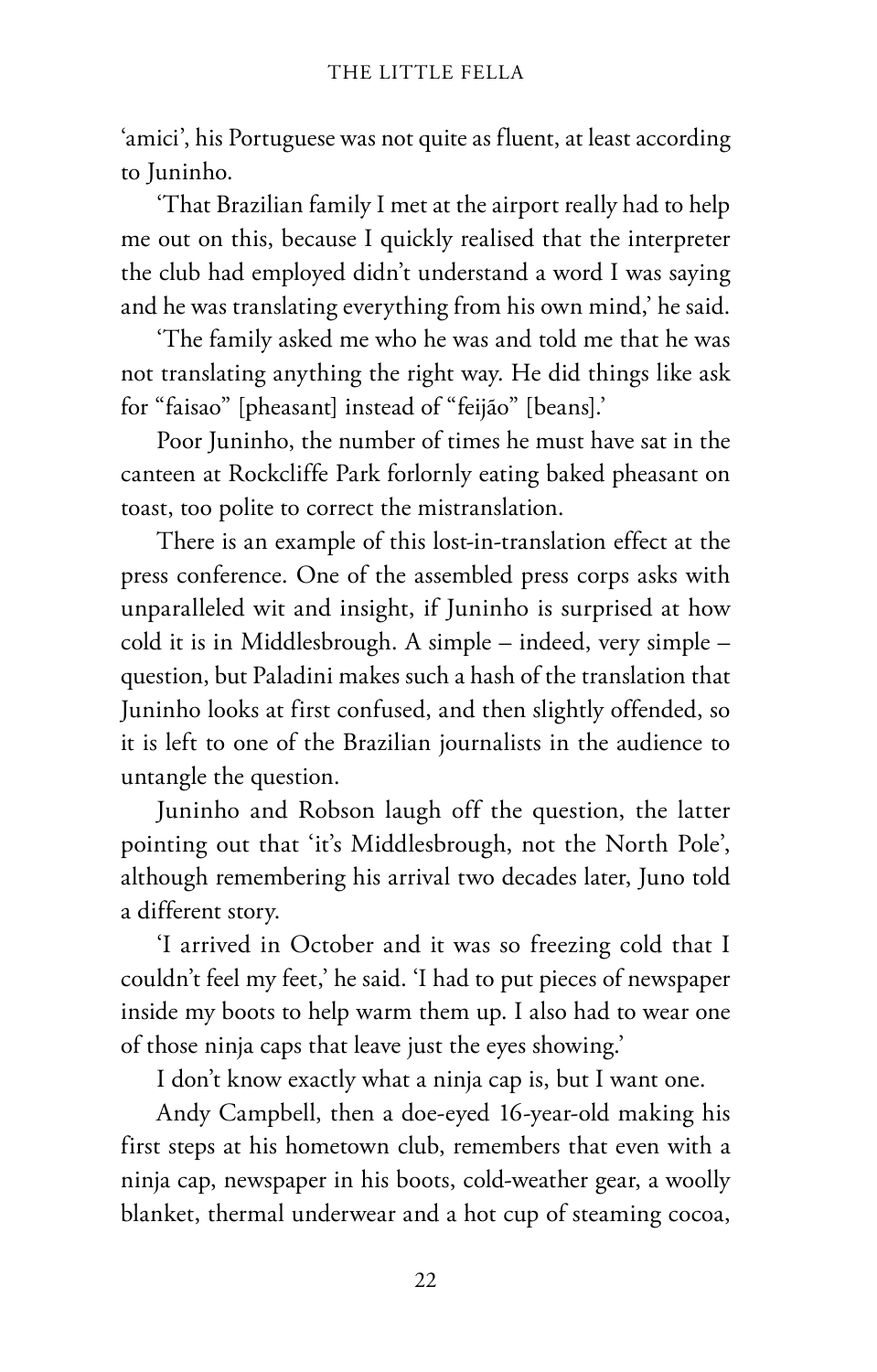Juninho was electric to watch in training. Campbell said, 'The first time the little magician trained in snow was amazing to see. He wore all his training kit, plus bottoms, a coat and a balaclava to keep the cold away. Funny thing was, he was still the best player on the pitch with all the extra clothing.

'This just showed me how good and dedicated he was to the cause of playing for the club and that was proven over the years.'

But why Middlesbrough? Remember, this was a Boro team who weren't even in the Premier League the previous season. We had a manager with a name and were moving into a new stadium, but had little else to offer compared to some of the bigger clubs who would surely have been aware of Juninho's talent.

The answer is perhaps less romantic than fans might hope. 'I heard that there had been talks with Arsenal, but I didn't ever get an offer from them,' says Juno. 'I was still under contract at São Paulo, but it was running out and there was a big difference between what I wanted and what they were willing to offer me. That's when Middlesbrough got in contact and Bryan Robson and Keith Lamb came to São Paulo.

'The Premier League wasn't broadcast in Brazil back then and we had very little knowledge of it. Of course, I was aware how big the name Bryan Robson was in England, and I'd heard about Middlesbrough, but that was all. Before the deal was sealed, I started to watch matches and I remember being a bit frightened by all the long passes and the physical game! But I had never run away from anything before, and I certainly wasn't going to run from this.'

In training over the next few weeks, before he was able to make his Boro debut, he instantly impressed his new teammates, dispelling their concerns about his size.

Craig Liddle, now Boro's academy manager, said, 'I can remember us being linked with him but if I'm honest I didn't know a great deal about him.